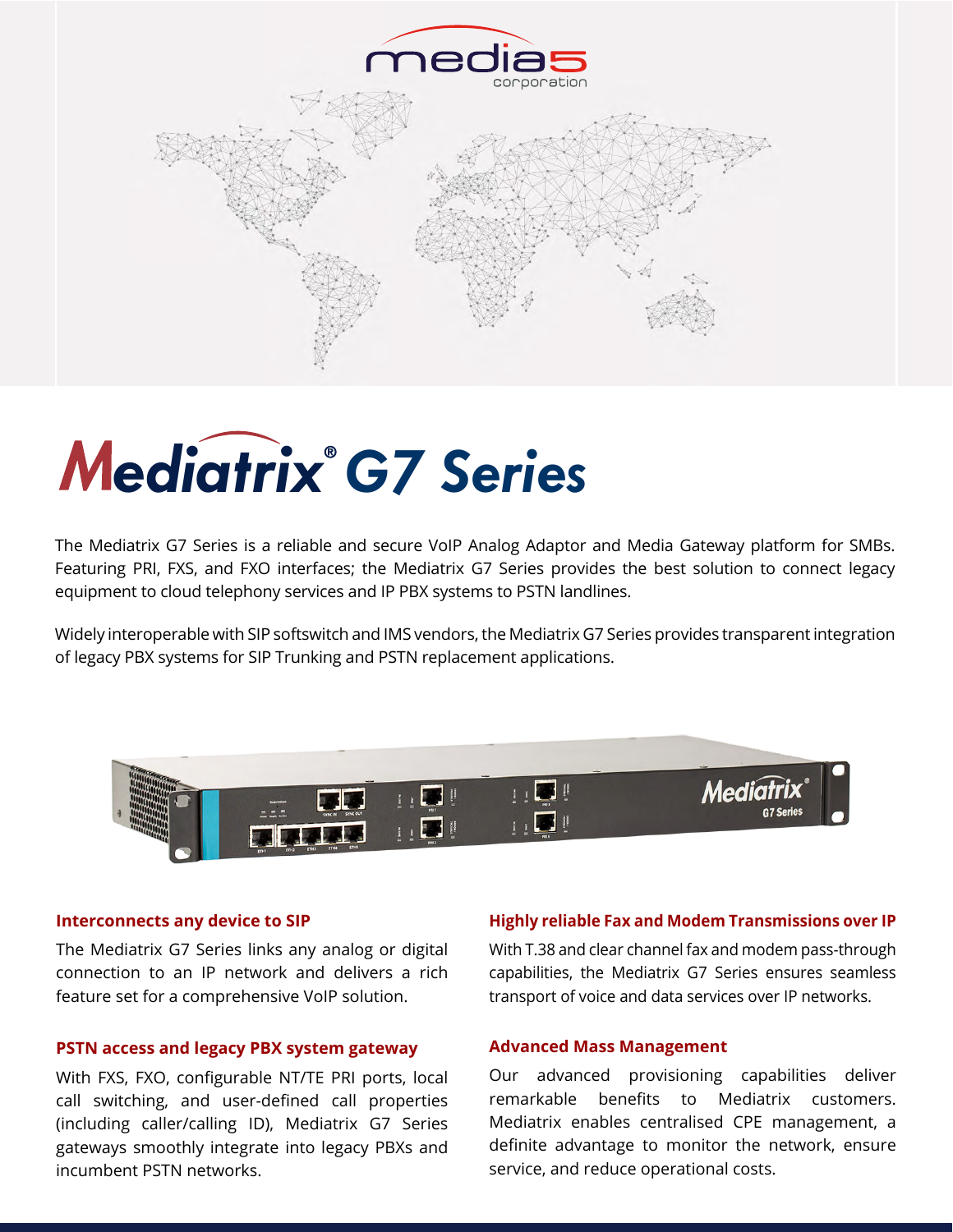## *ediatrix G7 Series*

## **Applications** *ediatrix*

#### **Operators**

- ✓ Connect legacy equipment in PSTN replacement/TDM replacement projects
- ✓ Provide SIP termination for cloud telephony services
- ✓ Convert ISDN signaling to SIP for SIP trunking
- $\sqrt{2}$  Convert analog signaling to SIP for Hosted Unified Communications and IP-Centrex

#### **System Integrators**

- $\sqrt{ }$  Integrate Unified Communications with legacy systems
- ✓ Connect Skype for Business with IP/TDM trunks and legacy telephony equipment
- Keep existing telephony equipment in SIP migrations
- Inter-connect branch offices to headquarters

## **Key Features**

#### **Carrier-Grade Voice Quality**

T.38 and clear channel fax over IP High performance processing of up to 120 voice channels Battery reversal for pay phones

#### **Robust Security**

Encrypted media, signaling, and management Deep packet inspection firewall with DoS protection

#### **Easy Configuration and Management**

Zero-touch configuration Intuitive Web GUI Customisable factory settings

#### **Networking**

Dual-stack IPv6 and IPv4 Multiple IP addresses and VLANs NAT, firewall, and router capabilities

## **Benefits**

- ✓ High quality built and carrier-grade validation standards contribute to the industry's most reliable platform.
- $\sqrt{2}$  Extensive TR-069 support for an easy management of large-scale deployments with a centralised EMS.
- ✓ Superior call routing and manipulation allow greater flexibility in the implementation of complex deployment scenarios.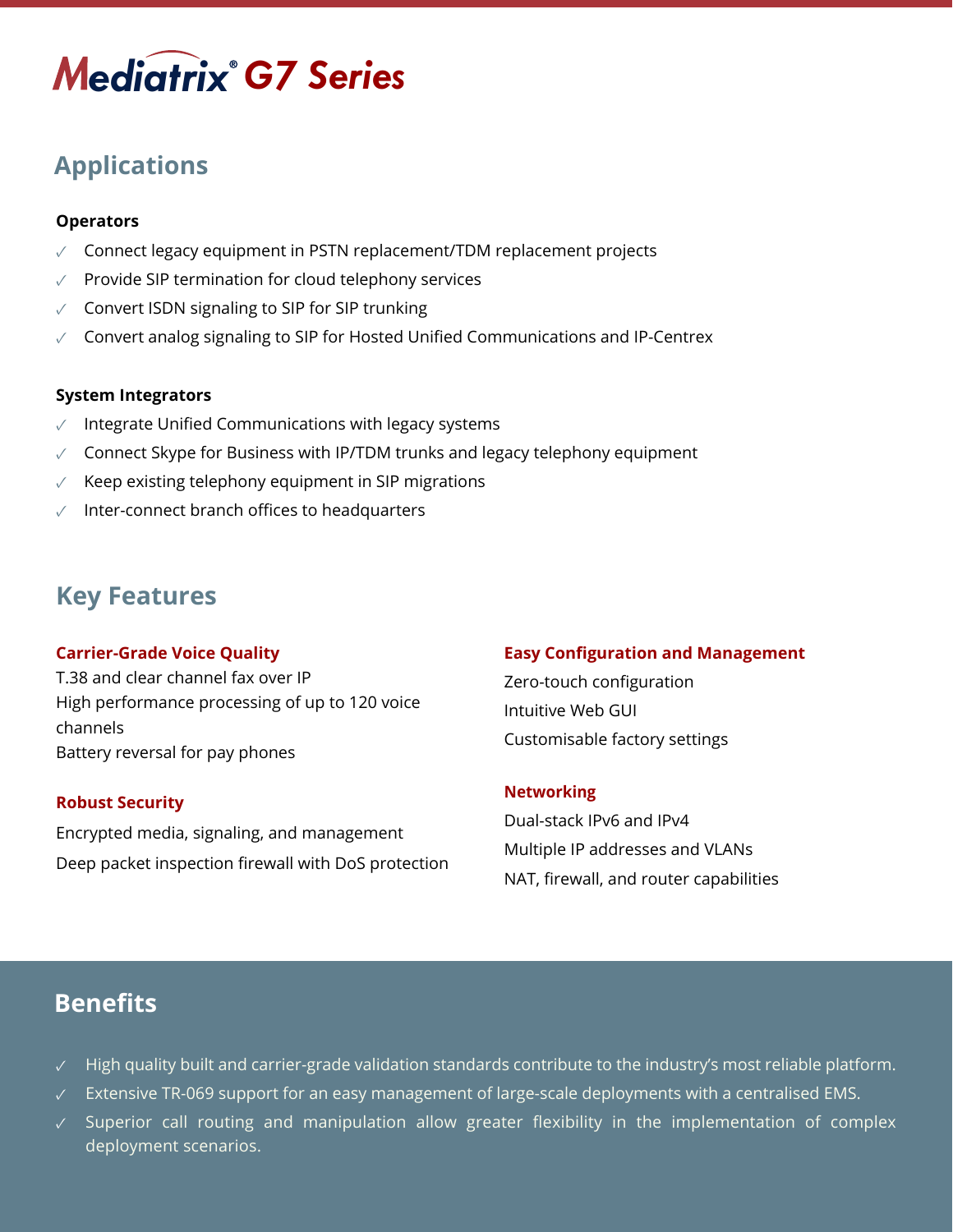## **Technical Specifications**

#### **Media Processing**

G.711 (A-law and µ-law), G.726, and G.729a/b; G.168 echo cancellation DTMF detection and generation Carrier tone detection and generation Silence detection/suppression and comfort noise Configurable de-jitter buffer and packet length

#### **Enhanced Security**

Denial of Service (DoS) protection SIP over TLS SRTP with AES cipher – 128 bits MIKEY key management protocol (RFC 3830 and 4567) SDES key management protocol (RFC 4568) TLS-encrypted configuration and management X.509 certificate management OCSP (Online Certificate Status Protocol) revocation status verification Supported TLS key exchange mechanism: • RSA • Diffie-Hellman Supported TLS ciphers (minimum):

- AES (128 and 256 bits)
- 3DES (168 bits)

#### **Management**

Zero-touch provisioning TR-069, TR-104, and TR-111 Web GUI SSH and TELNET SMNP v1, v2c, and v3 Scripts/firmware files uploaded via HTTP, HTTPS, FTP, and TFTP Multiple levels of management access rights Customisable CDR Event notifications via Syslog, SIP, log file, and SMNP traps Remote activation of service licenses

#### **Monitoring and Troubleshooting**

Alarms and traps Call Details Record (CDR) Media quality statistics System: CPU and memory usage PCM capture IP network capture Diagnostic traces

#### **Quality of Service (QoS)**

Bandwidth limitation and traffic shaping TOS/DiffServ IEEE 802.1p/Q RTCP-XR – special order

#### **IP Telephony Protocol**

SIP (RFC 3261) over UDP, TCP, and TLS IMS (3GPP TS 24.229)

RTP (RFC 3550) SDP (RFC 4566) Multi-part body support Redundancy support via DNS SRV Multiple trunk support IPv4 and IPv6 dual stack signaling and media

#### **Digital Telephony**

Euro ISDN EDSS-1/ETSI PRI/NET5 ISDN NI-2 (US T1 PRI) ISDN DMS100 (US T1 PRI) ISDN 5ESS (US T1 PRI) ISDN speech, audio, and data (Fax Gr 4, UDI 64, and RDI 64) ECMA-143 (QSIG-BC) E1 R2 digital line signaling (ITU-T Q.421) E1 R2 MFC interregister signaling (ITU-T Q.441) Presets for: Brazil, Argentina, Mexico, Saudi Arabia, Venezuela, Philipines, and ITU-T T1/E1 E&M (Immediate, Wink-Start, Feature Group-B, and Feature Group-D), MF-R1, DTMF Advice of Charge AOC-D, AOC-E (ETS 300 182)

#### **Analog Telephony**

Support for call forward, call transfer, conference call, call waiting, CCNR, and CCBS Multiple country presets Customisable tones and ring patterns Echo cancellation Message Waiting Indication (MWI), via FSK Caller ID detection (name & number) as per Bell-core FSK On-hook/off-hook caller ID generation (name & number) as per Bell-core DTMF or FSK and Telebras BINA Answer and disconnect signaling

#### **Call Routing**

Local switching Call filtering and blocking Calling/called number manipulation using regular expressions Routing Criteria: • Interface

- Calling/called party number
- Calling/called URI
- Time of day, day of week, and date
- Many others

Mapping and transformation of call properties to/ from SIP headers Hunt groups

#### **Fax and Modem Support**

Group 3/super G3 fax real-time fax over IP T.38 fax relay (9.6 k and 14.4 k) Clear channel (G.711) fax and modem pass-through